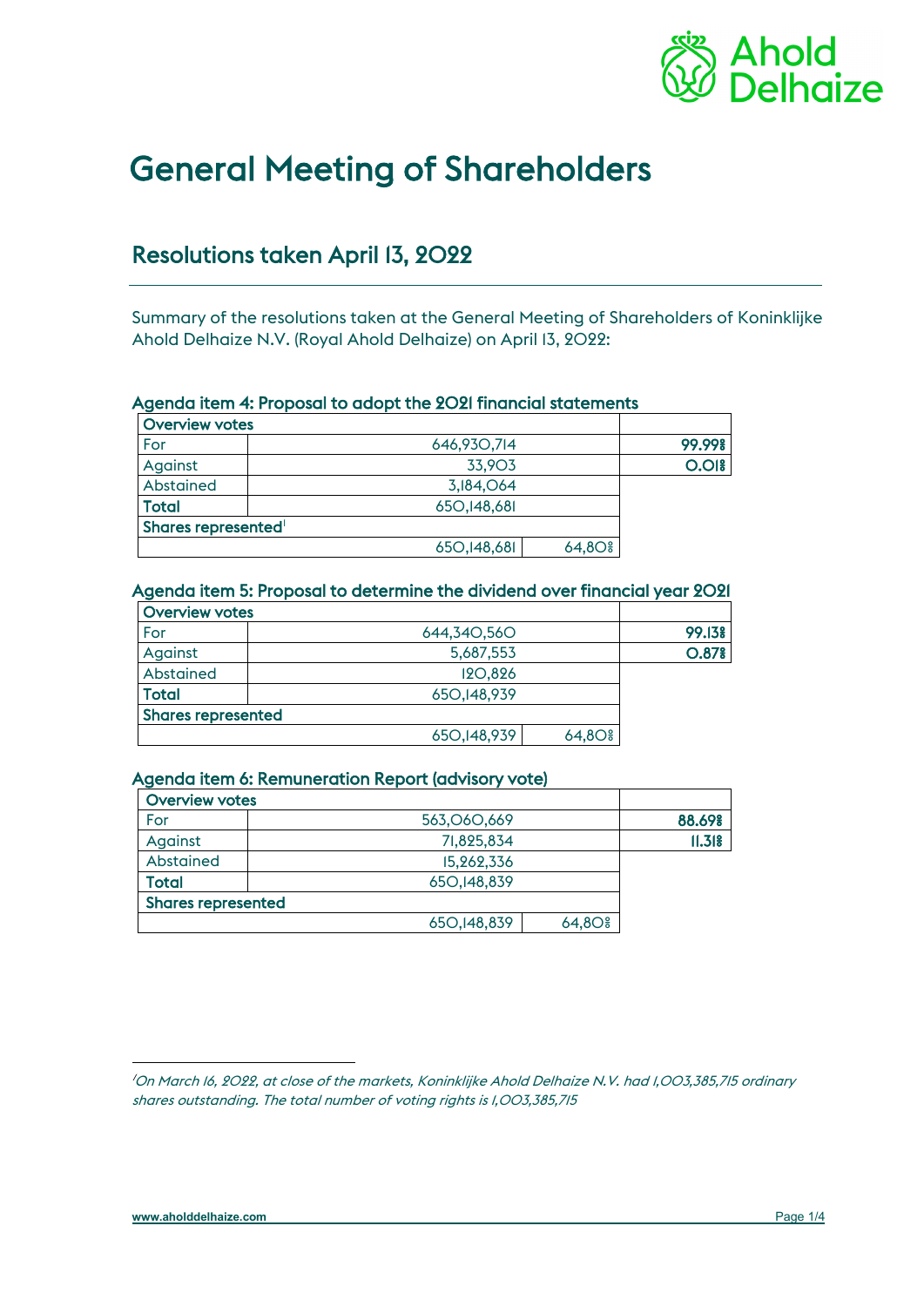

# Agenda item 7: Proposal for discharge of liabilities of the members of the Management Board

| <b>Overview votes</b>     |               |             |        |
|---------------------------|---------------|-------------|--------|
| For                       | 632,910,911   |             | 98.58% |
| Against                   | 9,131,676     |             | 1.428  |
| Abstained                 | 8, IO6, 232   |             |        |
| <b>Total</b>              | 650, 148, 819 |             |        |
| <b>Shares represented</b> |               |             |        |
|                           | 650, 148, 819 | $64,80$ $%$ |        |

# Agenda item 8: Proposal for discharge of liabilities of the members of the Supervisory **Board**

| <b>Overview votes</b>     |               |             |        |
|---------------------------|---------------|-------------|--------|
| For                       | 632,909,313   |             | 98.58% |
| Against                   | 9,133,213     |             | 1.428  |
| Abstained                 | 8,106,313     |             |        |
| <b>Total</b>              | 650, 148, 839 |             |        |
| <b>Shares represented</b> |               |             |        |
|                           | 650, 148, 839 | $64,80$ $%$ |        |

#### Agenda item 9: Proposal to reappoint Mr. Bill McEwan as member of the Supervisory **Board**

| <b>Overview votes</b>     |               |             |        |
|---------------------------|---------------|-------------|--------|
| For                       | 638,884,411   |             | 98.29% |
| Against                   | 11,115,997    |             | 1.718  |
| Abstained                 | 148,463       |             |        |
| Total                     | 650, 148, 871 |             |        |
| <b>Shares represented</b> |               |             |        |
|                           | 650, 148, 871 | $64,80$ $%$ |        |

#### Agenda item 10: Proposal to reappoint Mr. René Hooft Graafland as member of the Supervisory Board

| <b>Overview votes</b>     |               |             |                   |
|---------------------------|---------------|-------------|-------------------|
| For                       | 643,393,920   |             | 98.98%            |
| Against                   | 6,612,191     |             | 1.02 <sub>8</sub> |
| Abstained                 | 142,728       |             |                   |
| <b>Total</b>              | 650, 148, 839 |             |                   |
| <b>Shares represented</b> |               |             |                   |
|                           | 650, 148, 839 | $64,80$ $%$ |                   |

# Agenda item 11: Proposal to appoint Ms. Pauline van der Meer Mohr as new member of the Supervisory Board

| <b>Overview votes</b>     |               |             |        |
|---------------------------|---------------|-------------|--------|
| For                       | 621,697,029   |             | 95.64% |
| Against                   | 28,312,836    |             | 4.36%  |
| Abstained                 | 139.482       |             |        |
| Total                     | 650, 149, 347 |             |        |
| <b>Shares represented</b> |               |             |        |
|                           | 650, 149, 347 | $64,80$ $%$ |        |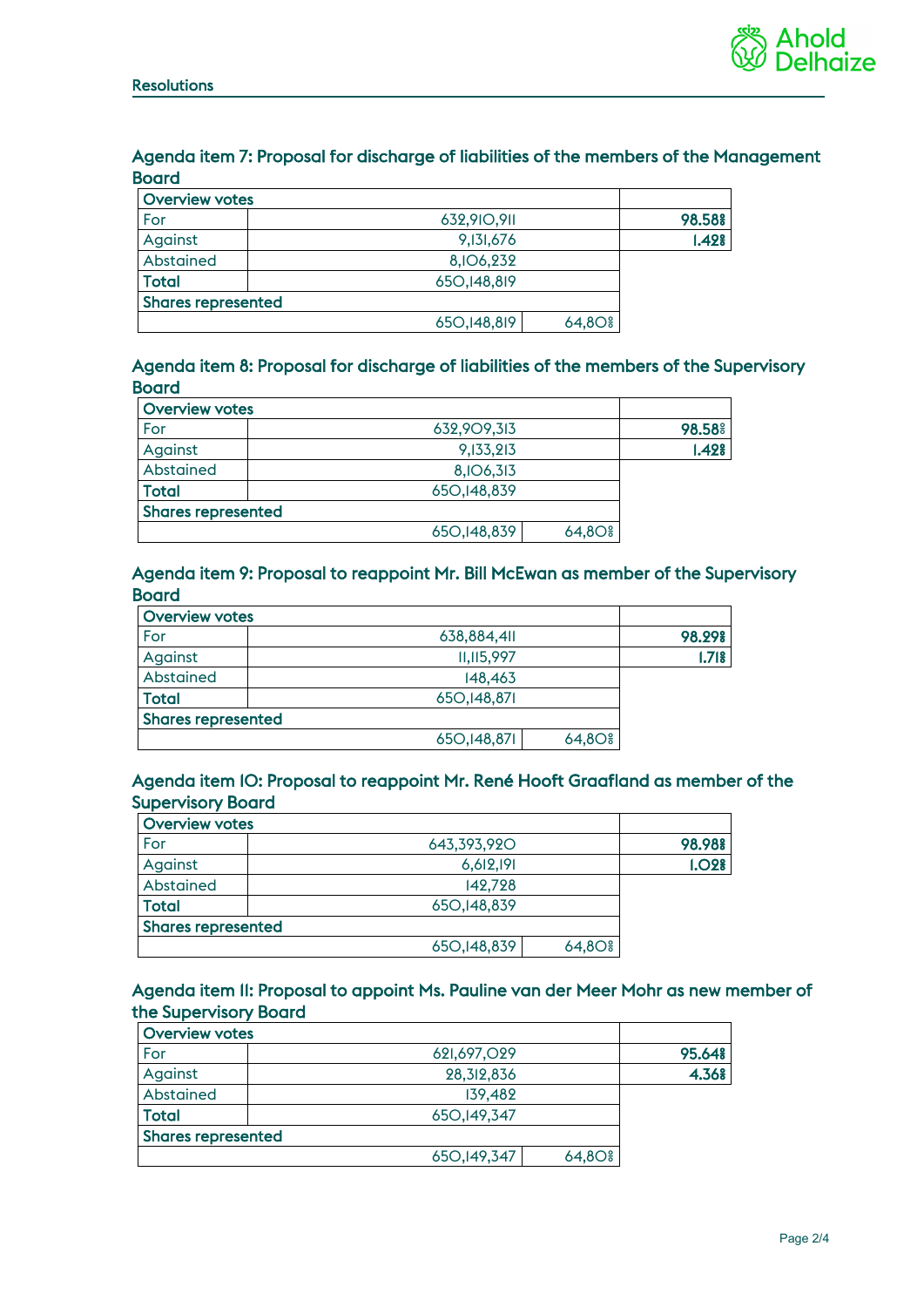

# Agenda item 12: Proposal to reappoint Mr. Wouter Kolk as member of the Management **Board**

| <b>Overview votes</b>     |                                                     |        |
|---------------------------|-----------------------------------------------------|--------|
| For                       | 647,023,331                                         | 99.88% |
| Against                   | 803,941                                             | O.I28  |
| Abstained                 | 2,321,567                                           |        |
| Total                     | 650, 148, 839                                       |        |
| <b>Shares represented</b> |                                                     |        |
|                           | 650, 148, 839<br>$64,80$ <sup><math>\$</math></sup> |        |

# Agenda item 13: Proposal to adopt amended Remuneration Policy for the Management Board

| <b>Overview votes</b>     |               |             |        |
|---------------------------|---------------|-------------|--------|
| For                       | 616,280,479   |             | 94.87% |
| Against                   | 33,294,919    |             | 5.13%  |
| Abstained                 | 573,441       |             |        |
| <b>Total</b>              | 650, 148, 839 |             |        |
| <b>Shares represented</b> |               |             |        |
|                           | 650, 148, 839 | $64,80$ $%$ |        |

#### Agenda item 14: Proposal to adopt amended Remuneration Policy for the Supervisory **Board**

| <b>Overview votes</b>     |               |             |        |
|---------------------------|---------------|-------------|--------|
| For                       | 624,987,189   |             | 96.22% |
| Against                   | 24,585, O92   |             | 3.78%  |
| Abstained                 | 577,408       |             |        |
| <b>Total</b>              | 650, 149, 689 |             |        |
| <b>Shares represented</b> |               |             |        |
|                           | 650, 149, 689 | $64,80$ $%$ |        |

# Agenda item 15: Proposal to reappoint PricewaterhouseCoopers Accountants N.V. as external auditor for financial year 2022

| <b>Overview votes</b>     |               |             |        |
|---------------------------|---------------|-------------|--------|
| For                       | 645,759,599   |             | 99.74% |
| Against                   | 1,652,922     |             | O.26%  |
| Abstained                 | 2,736,318     |             |        |
| <b>Total</b>              | 650, 148, 839 |             |        |
| <b>Shares represented</b> |               |             |        |
|                           | 650, 148, 839 | $64,80$ $$$ |        |

# Agenda item 16: Proposal to appoint KPMG Accountants N.V. as external auditor for financial year 2023

| <b>Overview votes</b>     |               |             |        |
|---------------------------|---------------|-------------|--------|
| For                       | 649,274,681   |             | 99.89% |
| Against                   | 732,478       |             | O.IIS  |
| Abstained                 | 141,68O       |             |        |
| <b>Total</b>              | 650, 148, 839 |             |        |
| <b>Shares represented</b> |               |             |        |
|                           | 650, 148, 839 | $64,80$ $%$ |        |